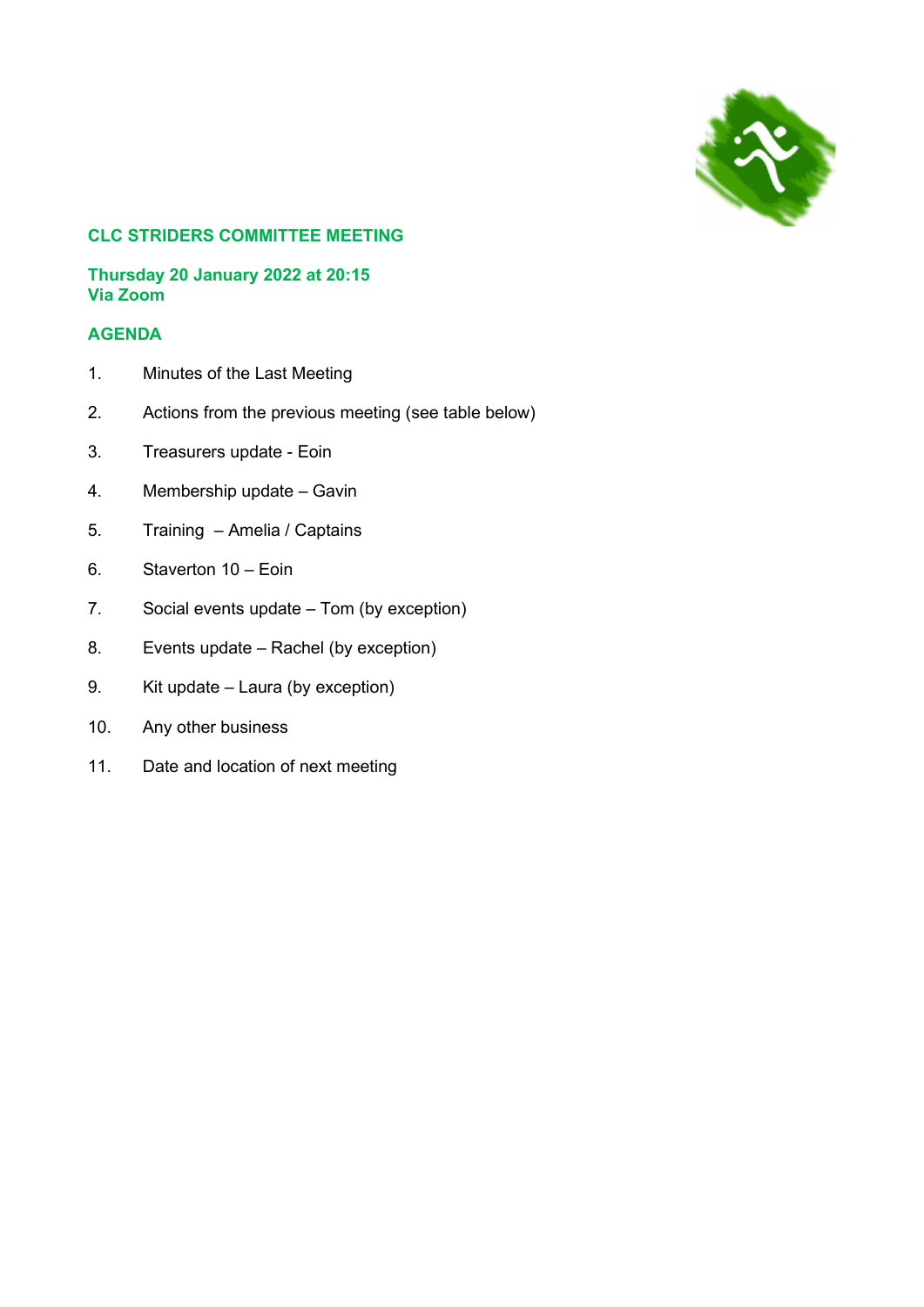

#### CLC STRIDERS COMMITTEE MEETING

Thursday 20 January 2022 at 20:15 Via Zoom

# MINUTES

#### In attendance

Amelia Mullins Eoin McQuone Gavin Jerman Jon Howes (Chair) Laura Daubney Matt Ashman Rachel Vines Sophie Longmore Will Pearce

# Apologies

Karlien Heyrman Tom Kabala

#### 1. Minutes of the last meeting

The minutes of the last meeting were agreed and accepted as an accurate record. There were no further comments.

# 2. Actions from the previous meeting

See table at the end of the minutes for all completed and outstanding actions.

# 3. Treasurer's update - Eoin

#### Bank Balances

|                | <b>Balance</b> | <b>Previous Balance</b> | Movement     |
|----------------|----------------|-------------------------|--------------|
| Main Account   | £9,422.68      | £6,516.36               | $+£2,906.32$ |
| Social Account | £0.00          | £179.00                 | $-E179.00$   |

#### Notable Transactions since last meeting

| <b>Date</b> | <b>Description</b>            | <b>Payment</b> | <b>Receipt</b> |
|-------------|-------------------------------|----------------|----------------|
| 20 Jan 22   | Transfer from social          |                | £365.00        |
| 06 Dec 21   | Andy Loos (Staverton 10)      | £485.00        |                |
| 29 Nov 21   | Tom Kabala (Christmas social) | £473.00        |                |
| 22 Nov 21   | Entry Central (Staverton 10)  |                | £3,632.00      |

Note: There remains around £1,600 of expenditure for Staverton 10.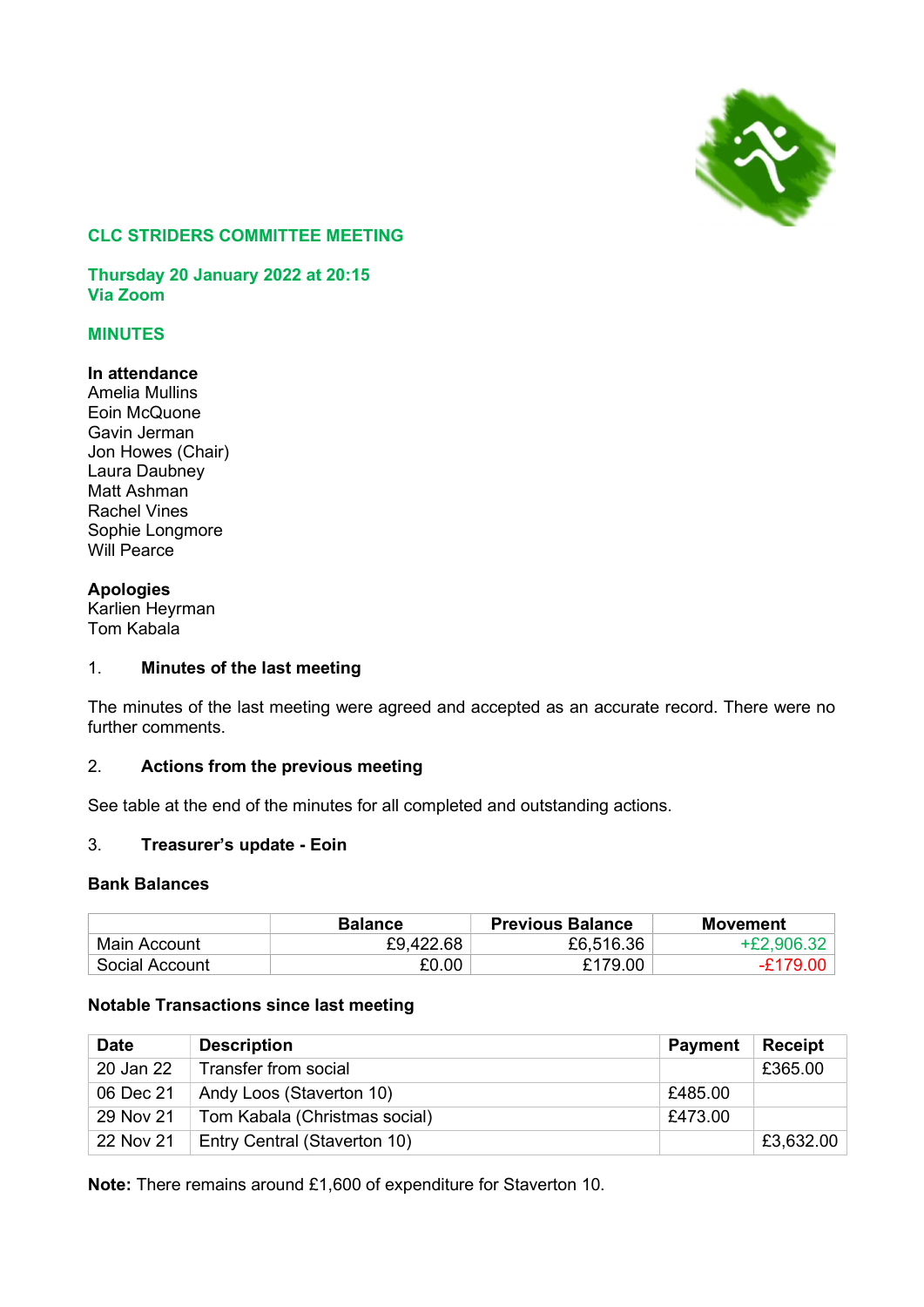# 4. Membership update – Gavin

## Membership statistics @ 20 Jan 2022

- 105 athletes on the books (4 second claim)
	- o all athletes have paid membership fee and are registered with EA until 31 March 2022.
	- o Note: new members registering with EA in Jan-Mar 2022 who have never been registered with any club before will be registered with EA until 31 March 2023.

## Changes since Committee Meeting 11 Nov 2021

- 4 new members
- 0 resignations

## England Athletics fees for 2022/23

- club affiliation fee will remain at £150.
- athlete registration fee will increase to £16 from £15 (first increase in 5 years). We may need to incorporate this £1 increase into our 2022/23 club membership fees.
- club fees calculated as £1 per month  $+$  £1 online payment fee  $+$  EA registration fee (if applicable) giving for 21/22:
	- o full year: £1 x 12 + £1 + £15 = £28
	- $\circ$  half year: £1 x 6 + £1 + £15 = £22
	- $\circ$  second claim: £1 x 12 + £1 = £13

Using this formula for 22/23 would give fees of:

- o full year: £1 x 12 + £1 + £16 = £29
- $\circ$  half year: £1 x 6 + £1 + £16 = £23
- $\circ$  second claim: £1 x 12 + £1 = £13

However, online payment fees have reduced 21/22 (EA now pay the online payment fee for their registration fee) so 50p, rather than the current £1, would cover the cost of the online payment fee, giving 22/23 fees of:

- $\circ$  full year: £0.5 x 12 + £1 + £16 = £28.5
- $\circ$  half year: £0.5 x 6 + £1 + £16 = £22.5
- $\circ$  second claim: £0.5 x 12 + £1 = £12.5

The committee agreed the following membership fees for the 2022/23 year:

- Full year: £30.00
- Half year: £22.00
- Second claim: £15.00

Action: Gavin and Eoin to determine who should be responsible for the Stripe payment account.

#### 5. Training – Amelia

Training has continued to be well-attended on Mondays and Wednesdays, with quite a few new runners coming along to the sessions on a trial basis, and some of these have now joined the club.

The Run Leaders have helped share the load by organising the Monday runs for a month at a time, Rachel in November, Paul N and Andy B in December, and Eoin in January. This has been a nice change for me (thank you!) and hopefully has been enjoyable for them. We have changed the Monday routes a couple of times to keep things interesting.

Wednesday interval sessions have been operating with just one group recently. This has generally worked well although we will need to consider splitting into two groups, as the group has grown quite large and the Honeybourne gets quite busy.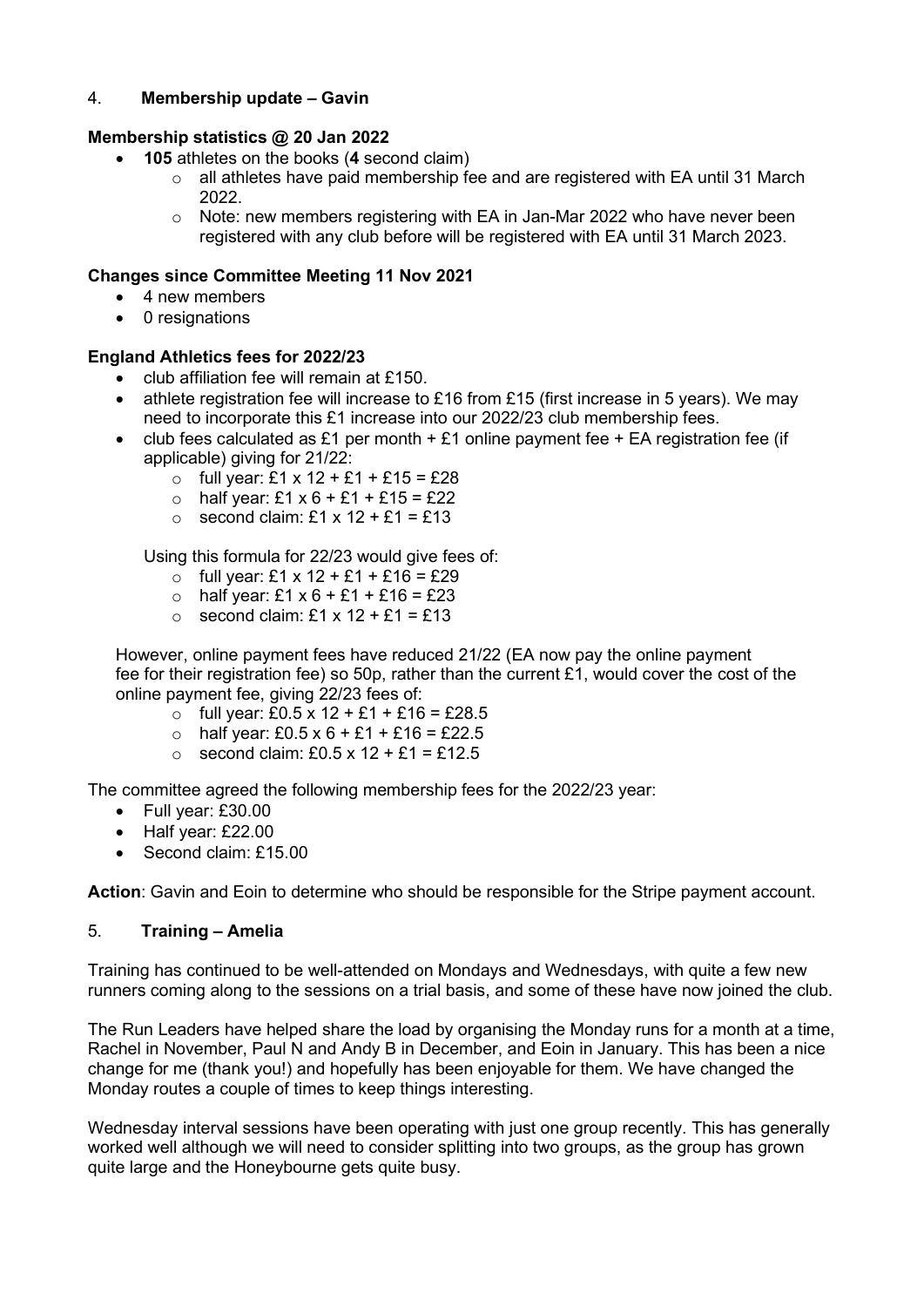Looking ahead, we could plan to hold a series of Friday evening track sessions again, perhaps starting in March or April? As before, this is dependent on coaches/leaders being willing to lead the sessions, but enquiries could be made soon about track availability.

Martin is currently undertaking an EA officiating course. Matt and Tim are still planning to undertake the CiRF course at some point.

Action: hire the POW track for 4 weeks during March for use on Wednesday evenings. Agreed that the club would fund this. Jon

Martin has offered to run some hill training session – would need to consider level of take-up.

Action: remind attendees at Wednesday speed training of 'etiquette' when using the Honeybourne.

Action: agreed to return to 2 groups for Wednesday speed training. Amelia to progress.

#### 6. Staverton 10 – Eoin

We have a full license (Licence ID: 2022-42568) and Claire Harrison has agreed to be the adjudicator. All 250 entries sold in a few days and we have a waiting list of over 70 people.

The Police, Farm and Aviator have all confirmed agreement with the race proceeding. Eoin has booked Local Event Medics for medical cover and 5 portaloos with AndyLoos.

Once again Lush Timing have been booked for chip timing and Up and Running have provided numbers.

We have decided not to offer mementos, and have made a small reduction in price as a result (£14/16). We have also decided to offer Up and Running Vouchers instead of trophies

| 1st Man     | £60 |
|-------------|-----|
| 2nd Man     | £40 |
| 3rd Man     | £25 |
| 1st Lady    | £60 |
| 2nd Lady    | £40 |
| 3rd Lady    | £25 |
| MV40        | £40 |
| <b>MV50</b> | £40 |
| MV60        | £40 |
| LV35        | £40 |
| LV45        | £40 |
| LV55        | £40 |

We are asking runners to bring their own water bottle but we will have one filling station at the Aviator. We will have some cups to use if people need them but we are not advertising this.

Action: purchase water butts for use at the event. Will

There are roadworks on the route which are restricting the running lane but we have spoken with the contractors and they have agreed to move their fencing on the weekend of the race to create a safe passage.

Tim Brock and Eoin are going to mark the miles at 11.30 on Saturday 22nd (other welcome if they would like).

All in all we are in reasonable shape but we are very tight on marshals and could really do with 3-6 more for cover.

Action: Jon and Eoin to meet offline to discuss course setup and etc.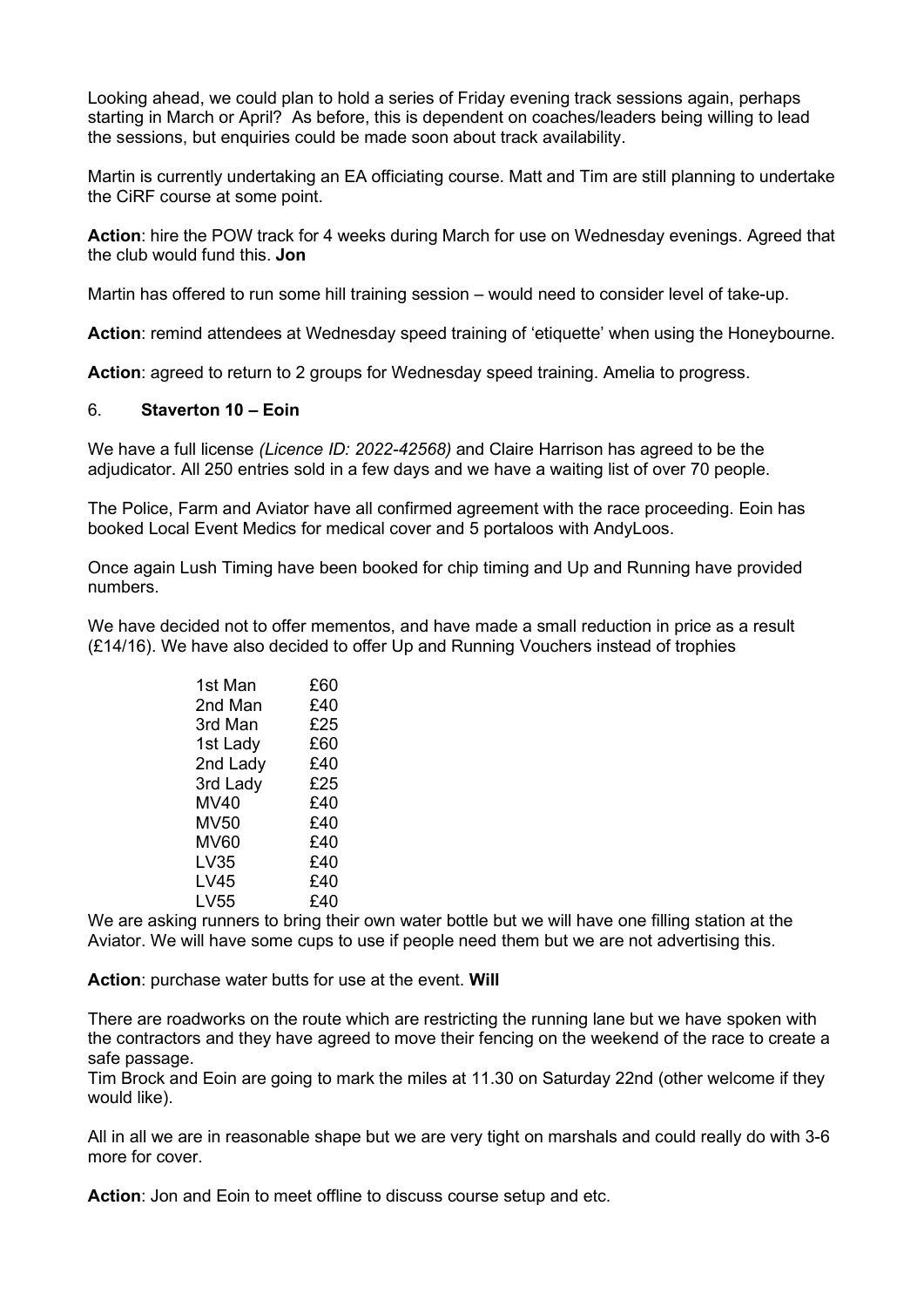# 7. Social events update – Tom

Brendan is keen to organise an event post end of the cross country season - Saturday 19 March

# 8. Events update – Rachel

Planning for Road Relays to commence in due course.

#### 9. Kit update – Laura

Laura has shared a prototype of a hoodie from Gloucester Sports via WhatsApp which looks suitable for club use.

Club t-shirts and training tops are now available on Gloucester Sports website for members to order.

## 10. Any other business

#### a. Awards

Agreed to email members re proposals for awards so votes can be collected before the next committee meeting on 7 April. Sophie

## b. Meeting at CLC sports centre

The centre have asked the club to meet away from the main entrance to the sports centre due to complaints. It was agreed to meet at the front of the centre on the paved area by the gates.

# 11. Date and location of next meeting

7 April (for awards) 19 May (AGM) 8 September 10 November